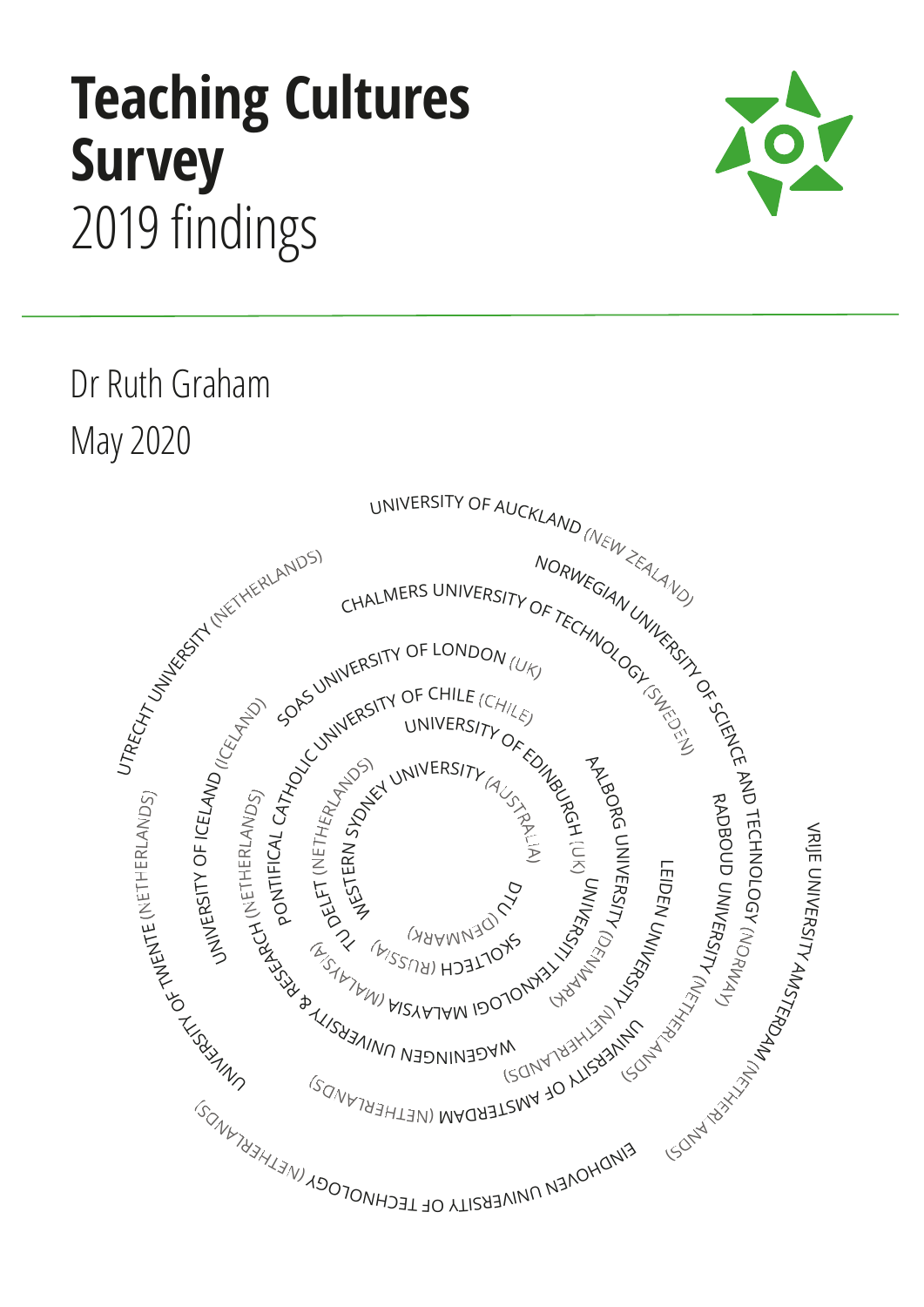This report was sponsored by

## 4TU. CENTRE FOR **ENGINEERING EDUCATION**

We are grateful to the academic communities at the 21 participating universities who contributed so generously to the study by completing the anonymous survey. We are also grateful to the institutional and administrative survey leads at each participating institution who collaborated in the survey preparation, circulated the invitations to participate to their academic communities and encouraged participation to ensure as high a response rate as possible.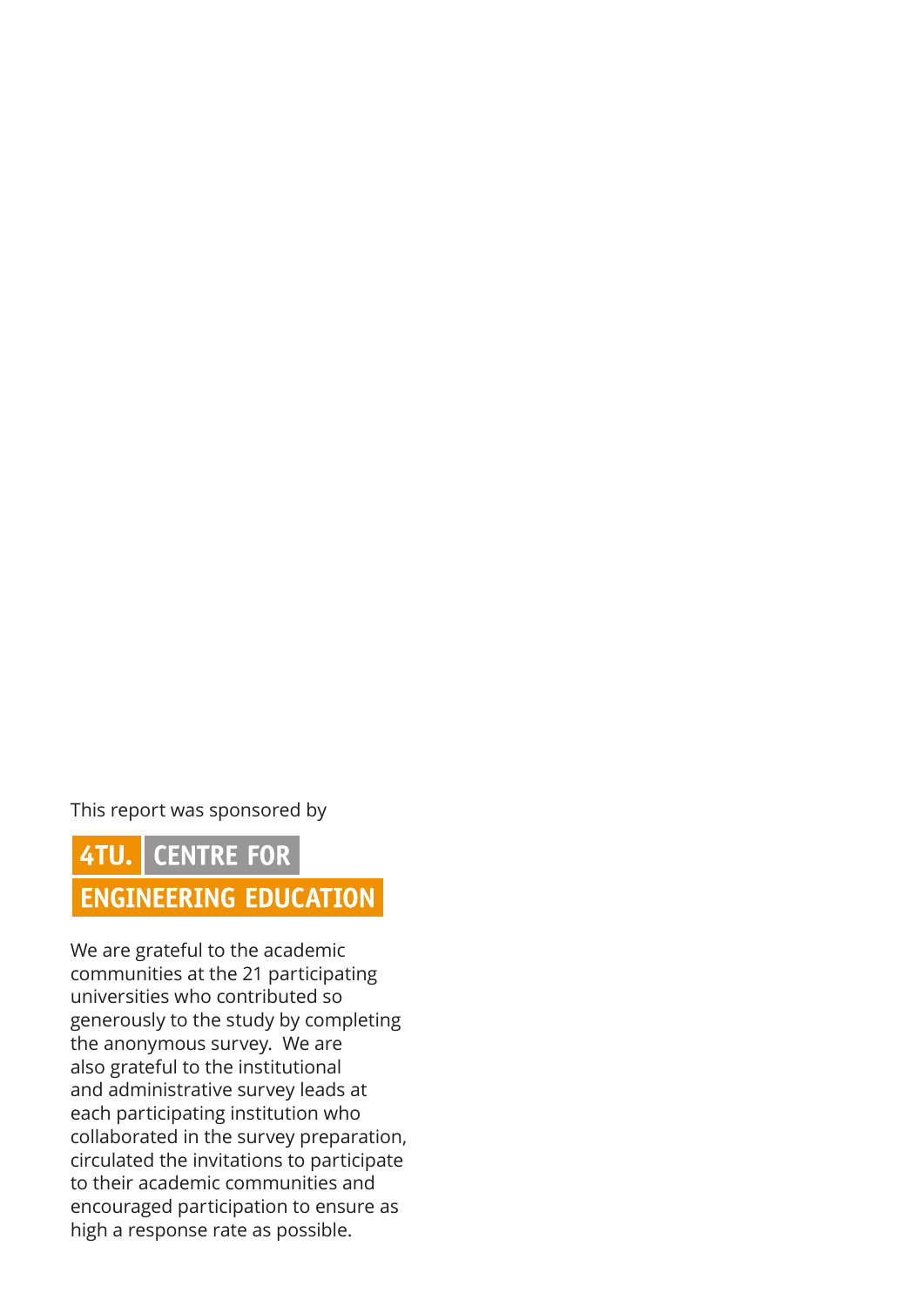# **Contents**

| Introduction to the survey<br><b>Survey findings</b>                                        |                 |
|---------------------------------------------------------------------------------------------|-----------------|
|                                                                                             |                 |
| 2. The levers for change: the role of university teaching in key institutional processes    | 8               |
| 3. Promotion priorities: the role of university teaching in promotion to full professorship | 10 <sup>1</sup> |
| 4. Aspirations: expectations and desires for change to how university teaching is rewarded  | 12              |
| <b>Conclusions</b>                                                                          | 13              |
| <b>Appendices</b>                                                                           | 14              |

## **Terminology**

The term 'university teaching' is used throughout this report to cover all activities relating to teaching and learning at universities. Examples could include: teaching students; curriculum development; pedagogical research in higher education; student supervision; and the development of university educational policy/strategy.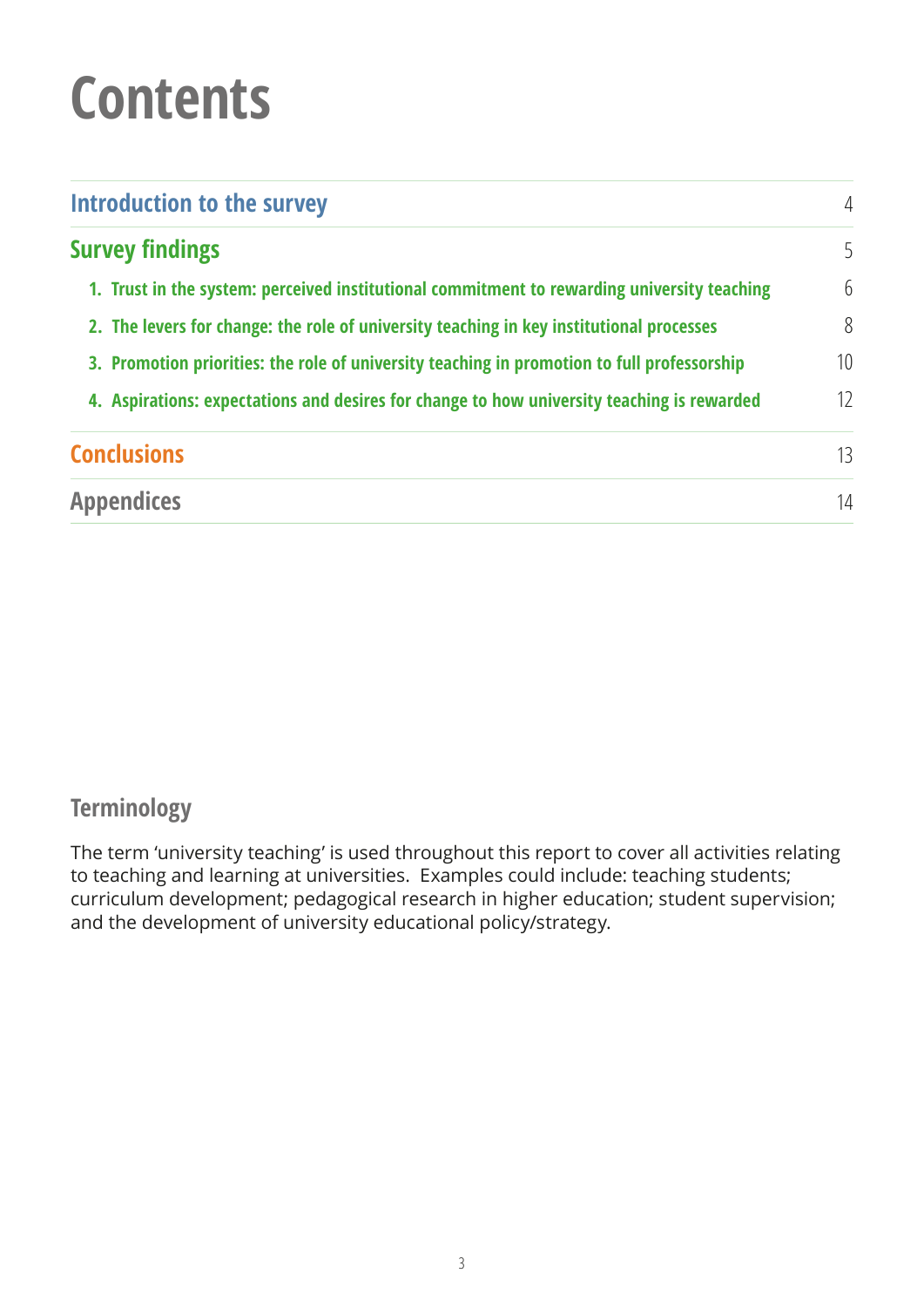# <span id="page-3-0"></span>**Introduction to the survey**

Launched in 2019, the Teaching Cultures Survey shines a spotlight on the culture and status of teaching in higher education. Most universities participating in the survey are planning or already implementing systemic changes to academic career pathways and the ways in which achievements in university teaching are rewarded. The survey enables them to capture and track the culture and status of university teaching amongst their academic community and compare findings with global peers.

The report highlights consolidated findings from 15,659 academics who participated in the 2019 Teaching Cultures Survey, taken from 21 universities across 10 countries. The 2019 survey is the first of three cross-sectional surveys; the remaining two are planned for 2021-22 and 2023-25**<sup>1</sup>** , each using the same questionnaire. The 2019 survey findings provide a baseline from which change can be tracked over time.

Evidence for the survey is gathered via a short anonymous questionnaire, comprising 21 questions and designed to take five minutes to complete. The questionnaire was designed in liaison with an academic advisory group, and interviews with a range of academics from the initial group of 13 participating universities (from eight countries) were used to ensure its comprehensibility, coverage, length and structure, as well as its applicability across different institutional contexts. The survey data is not shared with participating universities, only analysed findings from it. In addition to basic demographic information (for example, gender, post, academic discipline), the survey is designed to capture participants' perspectives across areas such as academics' attitudes to and aspirations in university teaching, and the status of university teaching in key institutional processes. The survey is open to all members of the university academic community who hold an institutional contract of employment: PhD students (if both employed and engaged in a teaching capacity) and post-docs, faculty (tenured and non-tenured), individuals employed in education-focused roles, and academic leaders (such as disciplinary deans, department heads and university leaders). Please note that the confidentiality of survey findings from each participating university is protected; only the amalgamated data taken from across all 21 universities is presented in this report.

Institutional survey response rates (the population responding to the survey compared to the full academic population) for the 2019 survey ranged between 14% and 50% across the 21 participating institutions. The average institutional response rate was 32%. For a number of institutions, it was possible to compare the sample survey profile with the academic community as a whole. These analyses confirm the representativeness of the participant sample, giving confidence that the 15,659 survey participants are broadly representative of the academic communities from which they are drawn.

Details of the participation in the 2019 survey are given in the Appendices: Appendix A (listing the universities that participated in the survey) and Appendix B (outlining the profile – for example by gender, length of employment and seniority – of the 15,659 survey participants). Further details of the survey – including its design and approach to data confidentiality – are provided on the project website**<sup>2</sup>** .

The Teaching Cultures Survey is funded by participating universities and is undertaken as a collaboration between these institutions and R H Graham Consulting. The Teaching Cultures Survey forms one component of Advancing Teaching**<sup>3</sup>** , an initiative focused on improving the recognition, reward and evaluation of university teaching that brings together university collaborators from across the world. Additional universities are welcome to join the group of participating universities for the second and third survey runs: please contact the project team at the project website for more details.

**<sup>1</sup>** The interval between surveys will be agreed by participating universities in late 2020

**<sup>2</sup>** Teaching Cultures Survey: [www.teachingcultures.com](http://www.teachingcultures.com)

**<sup>3</sup>** Advancing Teaching: [www.advancingteaching.com](http://www.advancingteaching.com)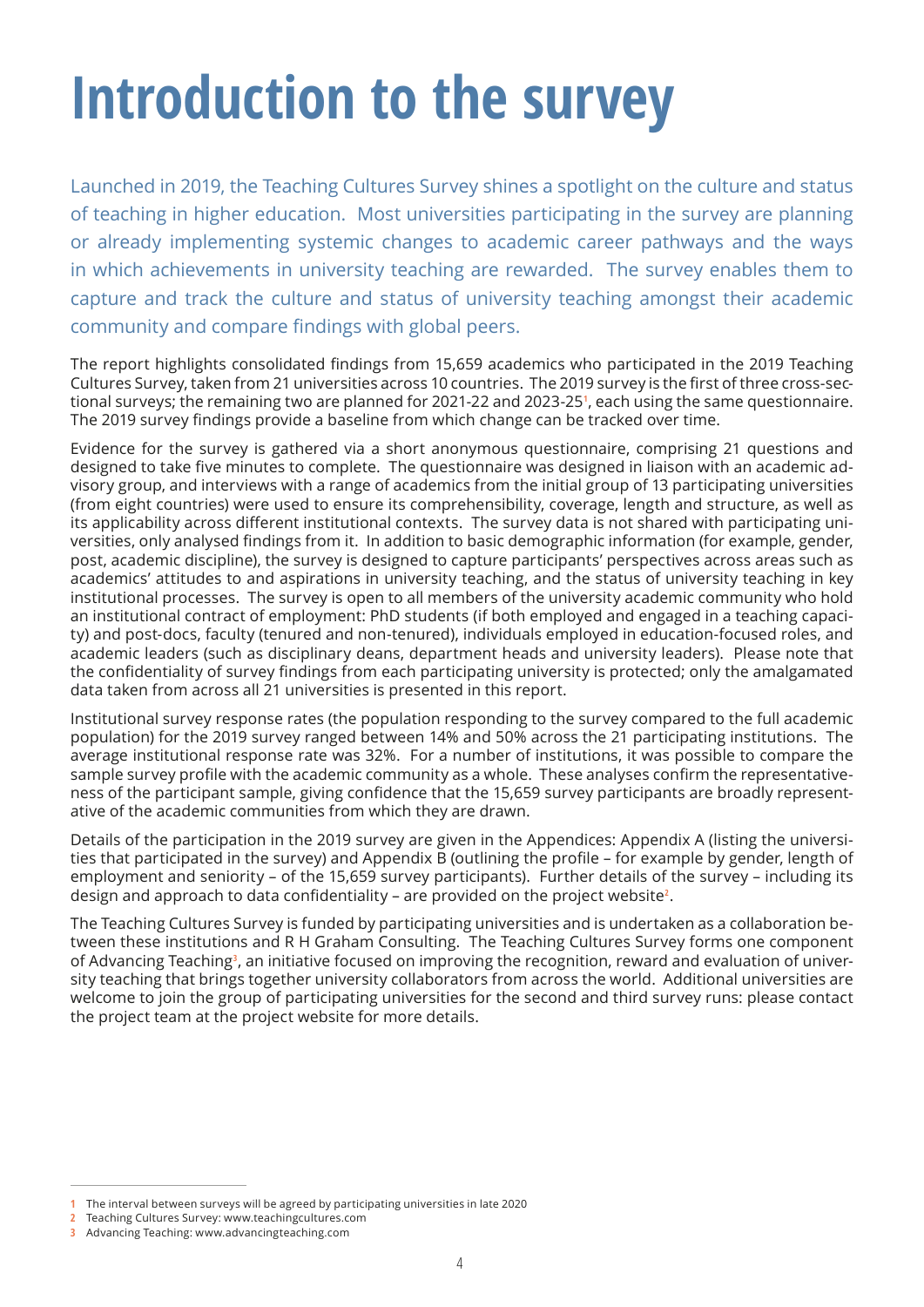# <span id="page-4-0"></span>**Survey findings**

The vast majority of universities participating in the Teaching Cultures Survey are planning (or are in the early stages of implementing) far-reaching changes to institutional systems for rewarding and recognising university teaching. Feedback from this group of institutions made clear that they are looking beyond cosmetic changes to institutional policies: they are instead seeking to nurture an academic environment where achievements in university teaching are supported, rewarded and respected across all levels of the academic community. Concurrent with the implementation of new academic career pathways at participating universities, the Teaching Cultures Survey is designed to track key markers of this environment through capturing the perspectives, experiences and aspirations of the academic community. Its design draws on both the organisational change literature and experiences of universities in the Advancing Teaching network.

The wider literature on organisational change in higher education points to the importance of three sets of factors in delivering successful and sustainable reform: (i) the strength, commitment and vision of institutional leaders; (ii) the impact of enabling institutional processes and structures; and (iii) the perceptions and values of the academic community, and their engagement with and support for change. Alignment between these three factors is crucial. These themes are mirrored in the experiences of universities collaborating in the global Advancing Teaching<sup>3</sup> initiative that have already engaged in efforts to reform academic career pathways. Their experiences suggest that successful change often rests on the academic community's trust in its institutional leaders and processes: trust that the new career pathways were informed by widespread consultation with academics, and trust that policies to improve the reward of teaching will be delivered in practice by university decision-makers at all levels.

Ten questions have been selected from the Teaching Cultures Survey for inclusion in this report. Together they offer a cross-sectional view of the institutional culture and, additionally, allow changes to be tracked over time. The ten questions are considered across four major themes, as listed below:

#### **1. Trust in the system: perceived institutional commitment to rewarding university teaching**

Three questions focus on academics' *perceptions* of current promotion priorities at their institution and the extent to which university leaders are understood to prioritise rewarding university teaching. These questions explore perceptions of: (i) the extent to which university teaching plays a role in academic career advancement; (ii) the career advancement prospects of those in education-focused roles; and (iii) the level of commitment to rewarding university teaching amongst departmental leaders, school leaders and university leaders.

#### **2. The levers for change: the role of university teaching in key institutional processes**

Three questions consider the extent to which key institutional *processes and structures* are understood to support the effective and appropriate reward for teaching, via the university's systems for: (i) pedagogical training and development; (ii) annual appraisal of academics; and (iii) measuring quality and impact in university teaching.

#### **3. Promotion priorities: the role of university teaching in promotion to full professorship**

Two questions focus on a critical rung in the academic career ladder – the promotion to full professorship – and explore academics' *perceptions* around the university's current priorities for advancement and their *values* around their desired priorities for advancement.

#### **4. Aspirations: expectations and desires for change to how university teaching is rewarded**

Two questions explore academics' *perceptions* around how the reward for teaching at their university will change in the future and academics' *values* around how they would like them to change.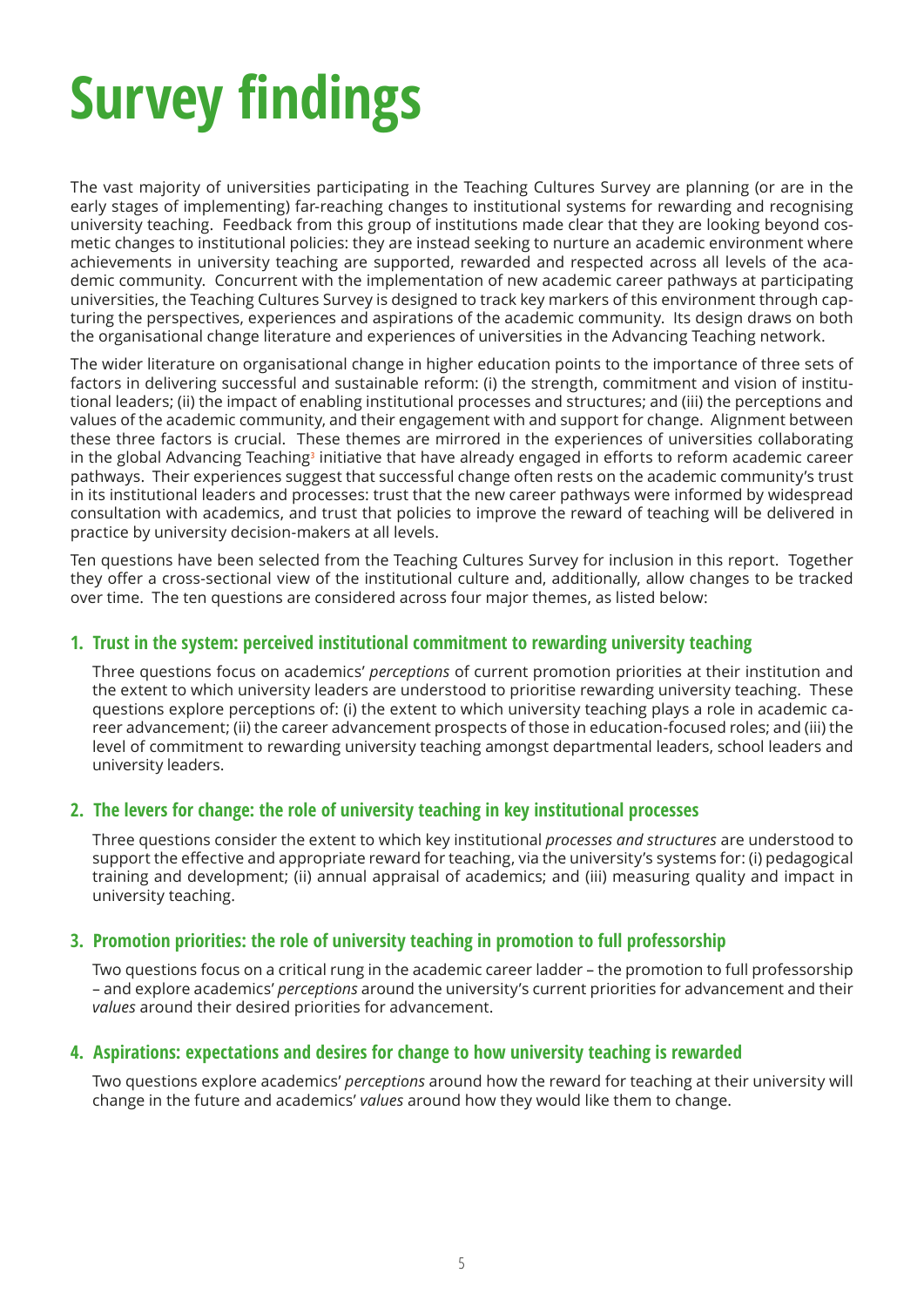## <span id="page-5-0"></span>**1. Trust in the system: perceived institutional commitment to rewarding university teaching**

### **Role of university teaching in academic career advancement**

This question explored the extent to which participants considered university teaching to play a role in the career advancement of teaching-active academics (i.e. those with any university teaching responsibilities**<sup>4</sup>** ) at their university. The findings suggested few saw a correlation between their university teaching activities and their promotion prospects. As illustrated in FIGURE 1, only a quarter (25%) of participants agreed or strongly agreed with the statement: *"Time spent on university teaching has a positive impact on the career progression of academics at my institution"*.

| agree or<br>strongly agree | neither<br>agree nor disagree | disagree or<br>strongly disagree |
|----------------------------|-------------------------------|----------------------------------|
| 25%                        | 31%                           | 44%                              |

**FIGURE 1.** Percentage agreeing/disagreeing with the statement: *"Time spent on university teaching has a positive impact on the career progression of academics at my institution"* (n=15,510)

### **Career advancement prospects of those in education-focused roles**

This question explored participants' perspectives on the career prospects of those in academic roles that are mainly or exclusively focused on university teaching. Findings suggest that these roles were not associated with opportunities for career advancement, with more than half (57%) of participants agreeing or strongly agreeing with the statement: *"Roles focused on university teaching are career-limiting at my university"* (FIGURE 2). Excluding the six universities with low population sizes or low response rates**<sup>5</sup>** , the proportion of participants agreeing or strongly agreeing with this statement ranged considerably by participating university: from 44% at the lowest end to 70% at the highest.

| agree or       | neither            | disagree or       |
|----------------|--------------------|-------------------|
| strongly agree | agree nor disagree | strongly disagree |
| 57%            | 28%                | 15%               |

**FIGURE 2.** Percentage agreeing/disagreeing with the statement: *"Roles focused on university teaching are careerlimiting at my institution"* (n=15,505)

Noteworthy differences by seniority were also apparent<sup>6</sup>. In a theme mirrored across many of the survey findings, mid-career academics were the group in the university hierarchy most likely to report that their university attached a low value and status to university teaching: 66% of mid-career academics identified education-focused roles as career-limiting, compared to 44% of early career academics, 48% of senior academics and 51% of university leaders. Similarly, only 20% of mid-career academics agreed or strongly agreed with the statement: *"Time spent on university teaching has a positive impact on the career progression of academics at my institution"* compared to 31% of participants at other seniority levels.

**<sup>4</sup>** It should be noted that 94% of survey participants would be considered 'teaching-active' – only 6% identified themselves as having *"no responsibilities in university teaching"* , as outlined in Appendix B

**<sup>5</sup>** The six excluded institutions include two specialist universities with an academic population of less than 500 and four universities that achieved a survey response rate below 25%

**<sup>6</sup>** The four 'levels' of career seniority have been defined as: (i) **early career**: PhD student (if included in the survey), post-doc and Research Fellow/ Research Associate); (ii) **mid-career**: Senior Research Fellow, Teacher/Lecturer/Teaching Fellow, Senior Lecturer/Senior Teaching Fellow, Assistant Professor and Associate Professor; (iii) **senior academic**: Professor, Professorial Research Fellow, Professorial Teaching Fellow; and (iv) **university leadership**: Head of Department, Associate/Assistant Dean, Dean, university senior management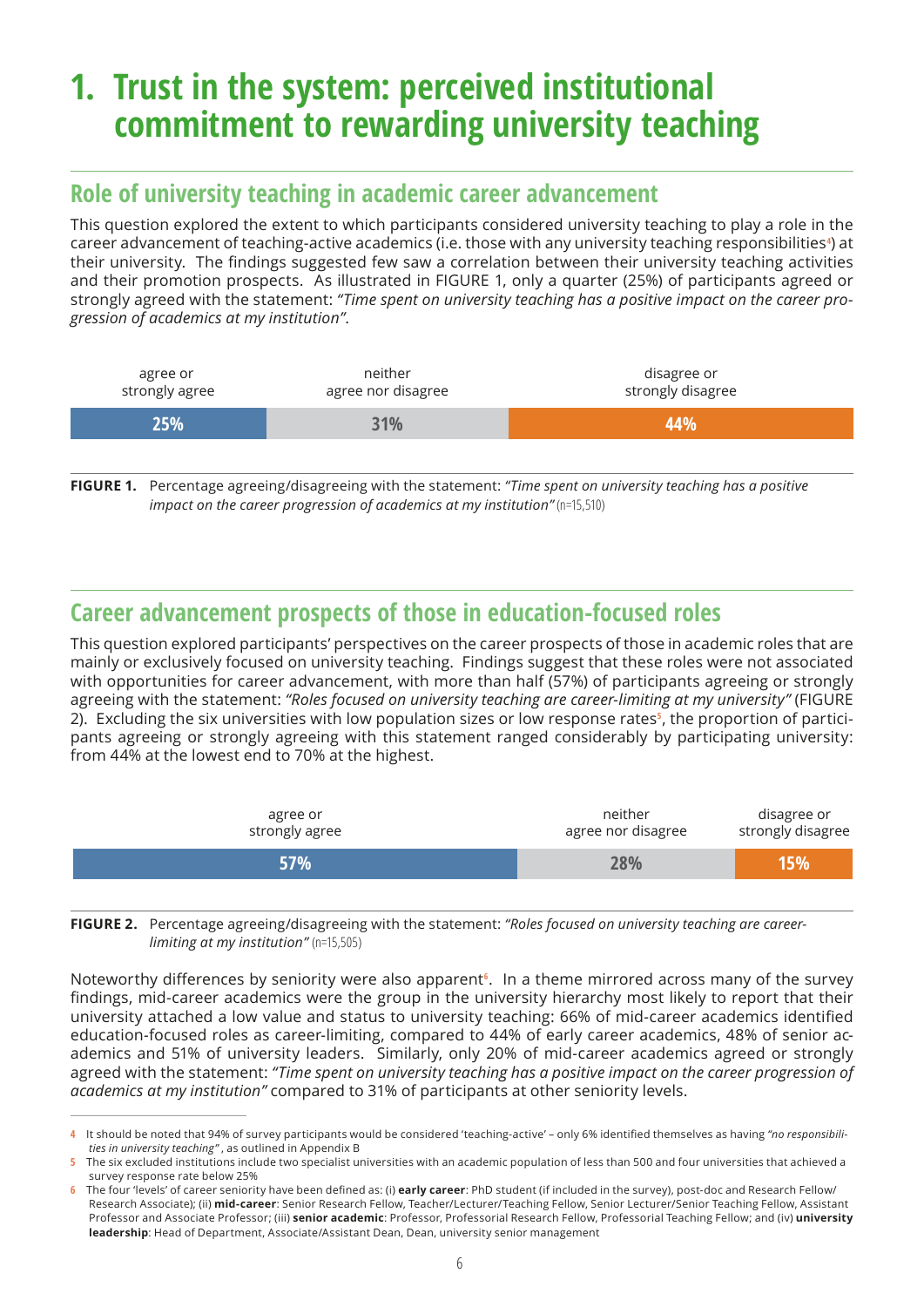### **Levels of commitment to rewarding university teaching amongst departmental leaders, school/faculty leaders and university leaders**

The third question captured perceptions of the commitment of leaders at three levels – departmental leaders, school/faculty leaders and university leaders – to rewarding excellence in university teaching. As shown in FIGURE 3, less than a quarter of participants identified any level at their university as 'very committed': departmental leaders (20%); school/faculty leaders (13%); and university leaders (14%).



**FIGURE 3.** Responses to the questions: *"How committed are the leaders at the following levels in your institution to rewarding excellence in university teaching?"* in relation to university, school/faculty and departmental leaders (n=15,527)

Differences by seniority were apparent. For example, the proportion of participants reporting that their university leaders were 'very' or 'somewhat committed' to rewarding excellence in university teaching increases progressively with seniority (FIGURE 4). In addition, almost two in five (39%) of early career academics – many of whom would be making decisions about their future academic careers – reported that they did not know how committed their institutional leaders were to rewarding university teaching.

Differences by discipline**<sup>7</sup>** were also apparent, with 54% of participants based in *Medicine, Dentistry and Health*  reporting that their university leaders were 'very committed' or 'somewhat committed' to rewarding excellence in university teaching, compared to 44% in both *Social Studies* and *Humanities, Language Based Studies and Archaeology*.



**FIGURE 4.** Perceived commitment of university leaders to rewarding university teaching: responses to the questions: *"How committed are the leaders at the following levels in your institution to rewarding excellence in university teaching?"* in relation to university leaders, by participant seniority (n=15,527)

**<sup>7</sup>** Disciplines are grouped by HESA cost centre (for the 10 broad disciplines from codes 101 to 145), see <https://www.hesa.ac.uk/support/documentation/cost-centres/2012-13-onwards>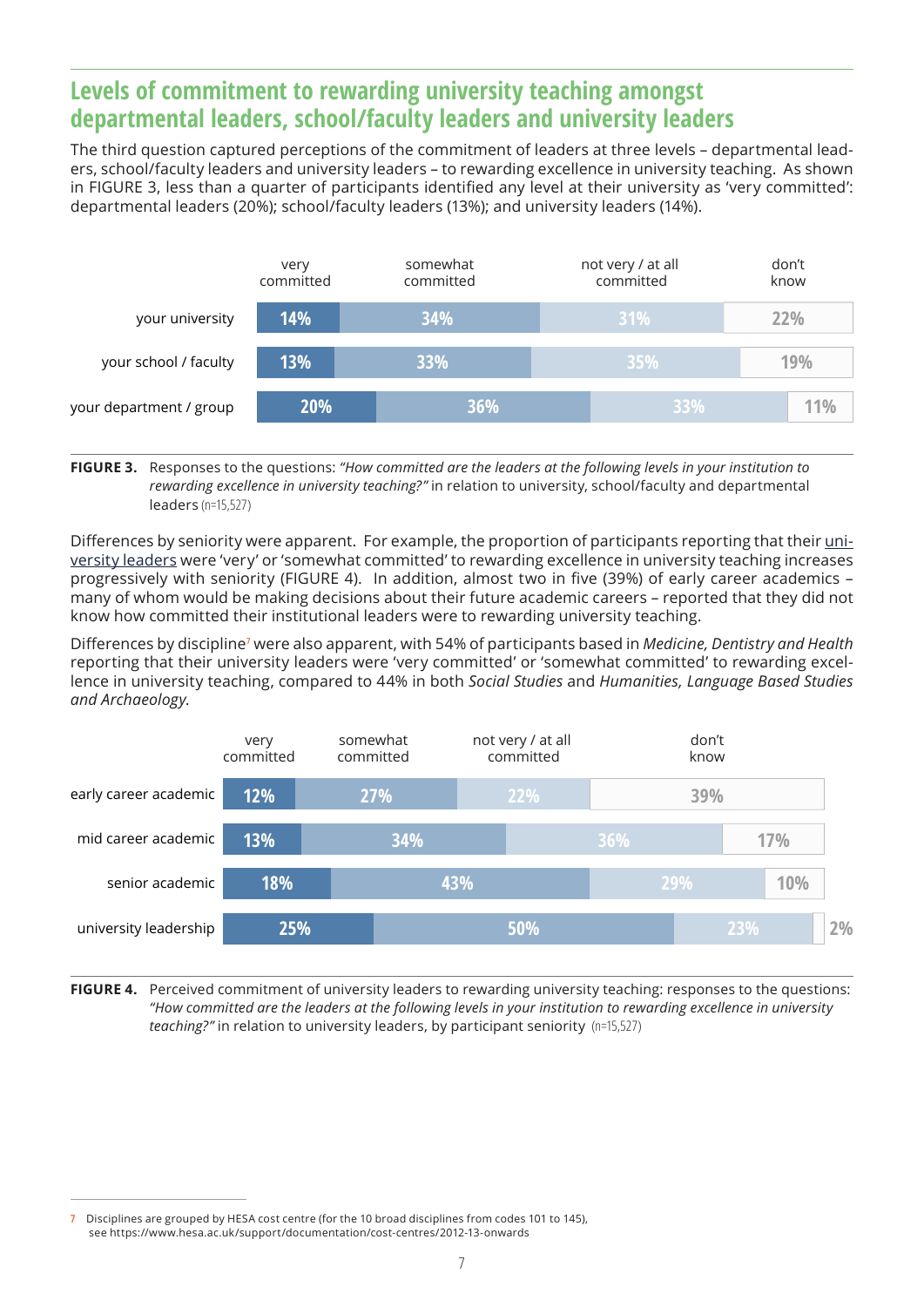## <span id="page-7-0"></span>**2. The levers for change: the role of university teaching in key institutional processes**

## **Annual appraisal of academics**

The focus of institutional processes – such as the annual appraisal of academics' performance or departmental funding allocation models – offer insight into the priority given to different academic activities by the university and its leaders. Without alignment of priorities and institutional processes, it may be difficult to successfully implement new reward systems. One survey question explored the extent to which university teaching was viewed as a priority area during the annual appraisals process. Overall, only a quarter (25%) of participants agreed or strongly agreed with the statement*: "My achievements, goals and ambitions in university teaching were explored in depth in my most recent Annual Appraisal",* with a further 37% disagreeing or strongly disagreeing with this statement (FIGURE 5). It should be noted that almost one in six participants (15%) selected *'Not applicable (I am not involved in university teaching or have never had an Annual Performance Appraisal at this university)'*.



**FIGURE 5.** Percentage agreeing/disagreeing with the statement: *"My achievements, goals and ambitions in university teaching were explored in depth in my most recent Annual Appraisal"* (n=15,622)

### **Pedagogical training and development**

Survey findings pointed to widespread confidence in the impact of pedagogical training. Most participants (83%) disagreed or strongly disagreed with the statement: *"If you are an expert in your field, you don't need additional pedagogical training and development to teach well".* 

Differences by university contract length were apparent. The proportion of participants that reported valuing pedagogical training and development decreased in line with years of employment at the university. Of those that had been employed at the university for two years or less, 88% disagreed or strongly disagreed with the statement, compared to 72% of those employed at the university for more than 30 years (FIGURE 6). This suggests that more recent appointees are even more open to engaging with pedagogical training than their colleagues with long-standing university careers.



**FIGURE 6.** Percentage disagreeing or strongly disagreeing with the statement *"If you are an expert in your field, you don't need additional pedagogical training and development to teach well"* by length of university employment contract (n=15,617)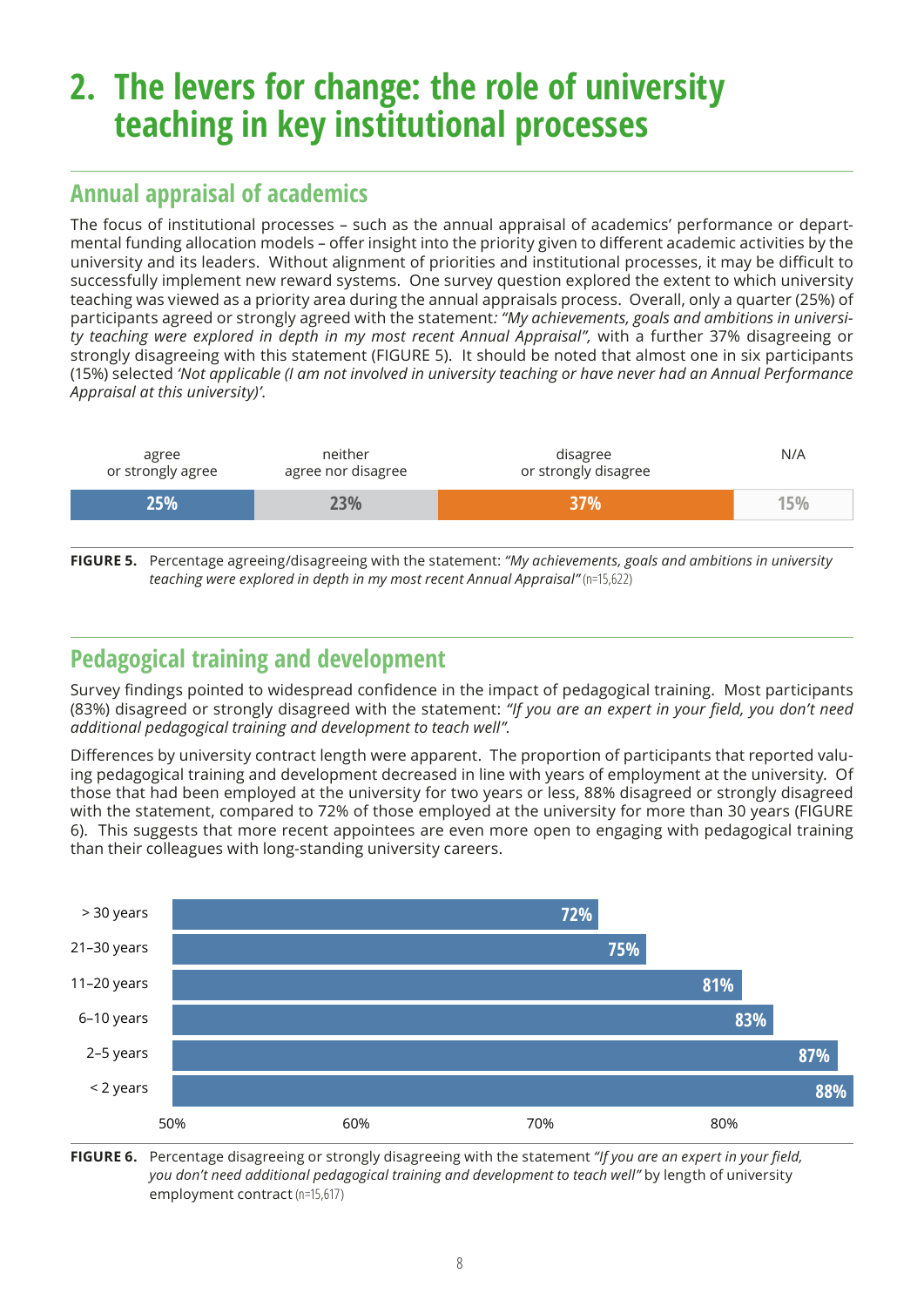#### **Measures used to evaluate quality and impact in university teaching**

When identifying major barriers to improving how university teaching is rewarded through promotion and tenure systems, institutional leaders often point to the inadequacies in the measures of quality and impact of university teaching compared to those available for research. Some argue that a greater emphasis can only be placed on university teaching in appointments and promotions if the academic community trusts the ways in which it is measured. To explore academics' perceptions in this area, two linked questions were included in the survey, asking: (i) *"In your opinion, how robust are the sources of evidence used to assess the quality and impact of research at your university?";* and (ii) *"In your opinion, how robust are the sources of evidence used to assess the quality and impact of university teaching at your university?"*

More than half (56%) of participants considered the sources of research evidence used at the university as 'very robust' or 'somewhat robust' (FIGURE 7). Sources of evidence used at the university to assess university teaching were seen as less robust overall; 34% reported them to be 'very robust' or 'somewhat robust', and more than half (52%) described them as 'less than robust' or 'not at all robust' (FIGURE 8).



**FIGURE 7.** Responses to the question: *"In your opinion, how robust are the sources of evidence used to assess the quality and impact of research at your university?"* for all participants (n=15,592)



**FIGURE 8.** Responses to the question: *"In your opinion, how robust are the sources of evidence used to assess the quality and impact of university teaching at your university?"* for all participants (n=15,604)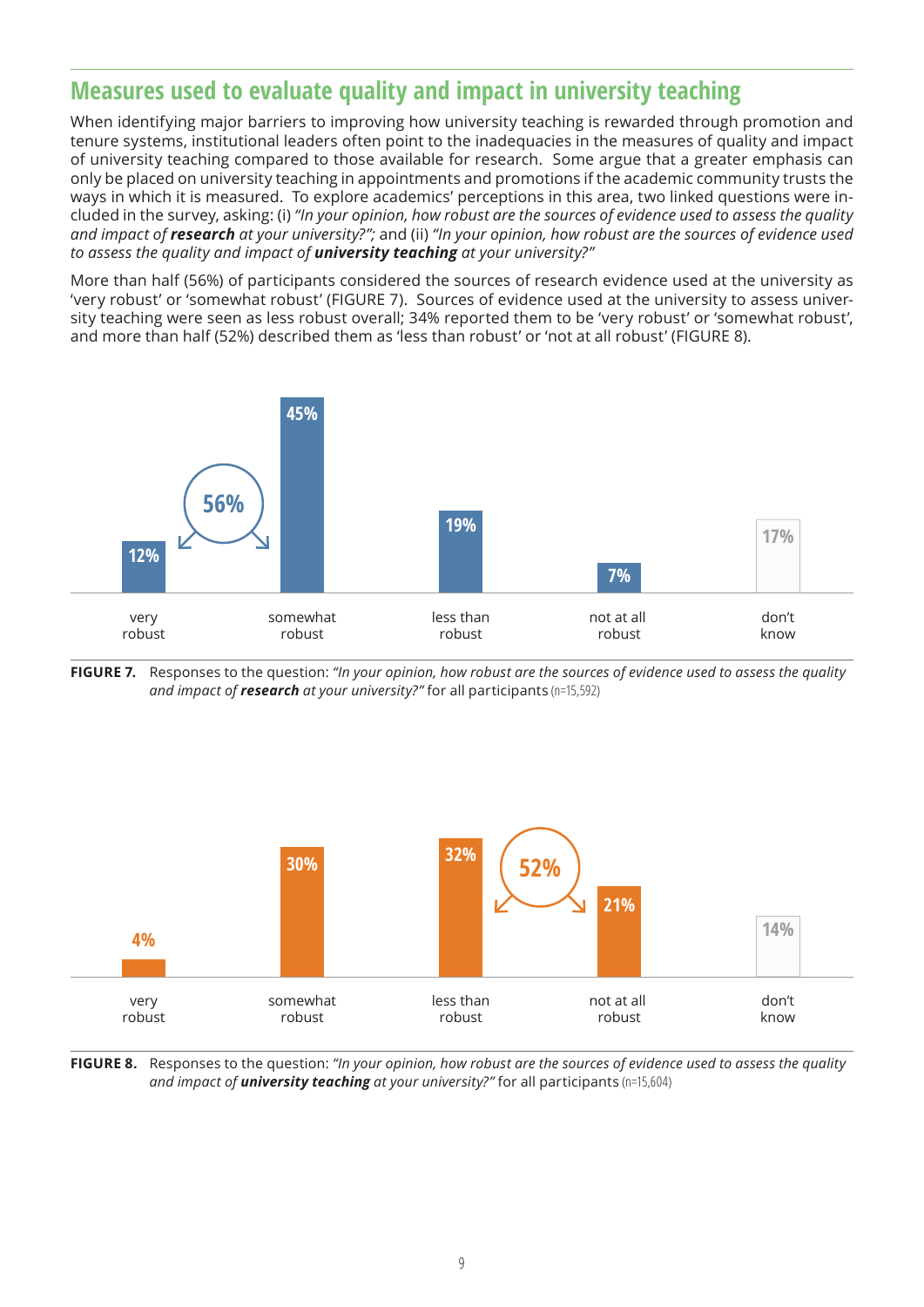## <span id="page-9-0"></span>**3. Promotion priorities: the role of university teaching in promotion to full professorship**

#### **Perceptions around current priorities for advancement and values around desired priorities for advancement**

A number of survey questions explored perceptions of the extent to which achievement and impact in university teaching was, or should be, an important factor driving career advancement at their university. Promotion to full professorship is a key step in the career ladder; it is often seen as a major milestone in an academic's career and is the point at which tenure is conferred in a number of countries/institutions. Participants were asked two linked questions:

- **•** *"In your view, how important are each of the following activities for promotion to full professor (for a typical academic on a teaching/research contract) at your university?"*
- **•** *"How important would you like each of the following activities to be for promotion to full professor at your university (for a typical academic on a teaching/research contract)?"*

Participants were invited to indicate the importance given by their institution to four major categories of academic activity: (i) research; (ii) university teaching; (iii) entrepreneurship, enterprise and/or external engagement; and (iv) service to the university/administration**<sup>8</sup>** . They were able to select from four levels of importance: 'very important'; 'somewhat important'; 'not important'; and 'it depends on the academic'.

Focusing only on the responses where an activity was reported to be 'very important' provides an interesting insight into the perspectives of participants (FIGURE 9).



**FIGURE 9.** Responses in the category of 'very important' to the questions: *"In your view, how important are each of the following activities for promotion to full professor (for a typical academic on a teaching/research contract) at your university?"* and *"How important would you like each of the following activities to be for promotion to full professor at your university (for a typical academic on a teaching/research contract)?"* – represented by *"are currently 'very important' "* and *"would like to be 'very important' "* respectively (n=15,502)

**<sup>8</sup>** Please note: these four categories were presented in a randomised order in the live survey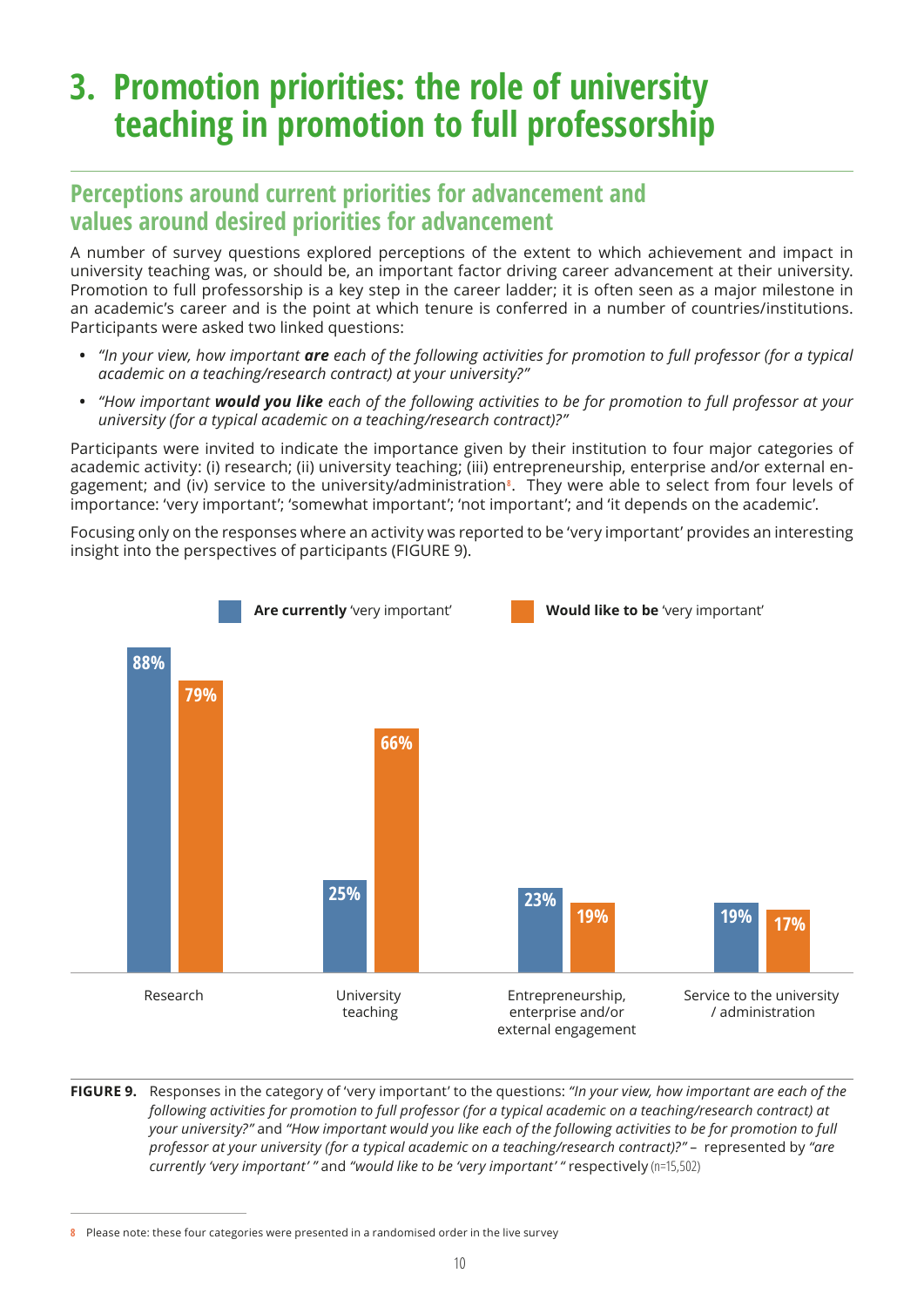While a quarter (25%) reported that university teaching was currently 'very important' in promotion to full professorship at their university, two thirds (66%) reported that they would like it to be 'very important'. University leaders were the group most likely to report that university teaching should be 'very important', with 80% selecting this response. Some differences by disciplinary group**<sup>7</sup>** were also apparent. For example, 70% of participants in *Humanities, Language Based Studies and Archaeology* reported that university teaching should be 'very important' compared to 62% of those based in *Engineering and Technology*.

Across participating institutions (excluding data from universities with small populations or low response rates**<sup>5</sup>** ), the views expressed in relation to whether university teaching **was currently** 'very important' in promotion to full professorship were relatively consistent across the participating institutions. As illustrated in FIGURE 10, with the exception of one outlier institution at 42%, the proportion selecting this response ranged between 17% and 31%. The proportion reporting that they **would like** university teaching to be 'very important' ranged between 60% and 71%. This points to a relatively consistent level of support, across participating institutions for university teaching to play a prominent role in professorial appointments and promotions.



university teaching **is currently** 'very important'

**would like** university teaching to be 'very important'

**FIGURE 10.** Participants identifying university teaching as 'very important' in response to the questions: *"In your view, how important are each of the following activities for promotion to full professor (for a typical academic on a teaching/research contract) at your university?"* and *"How important would you like each of the following activities to be for promotion to full professor at your university (for a typical academic on a teaching/research contract)?"* by anonymised participating university (n=12,690). Note: the six universities with low population sizes or low response rates have been excluded from this data**<sup>5</sup>** ; anonymised findings from the remaining 15 universities are shown here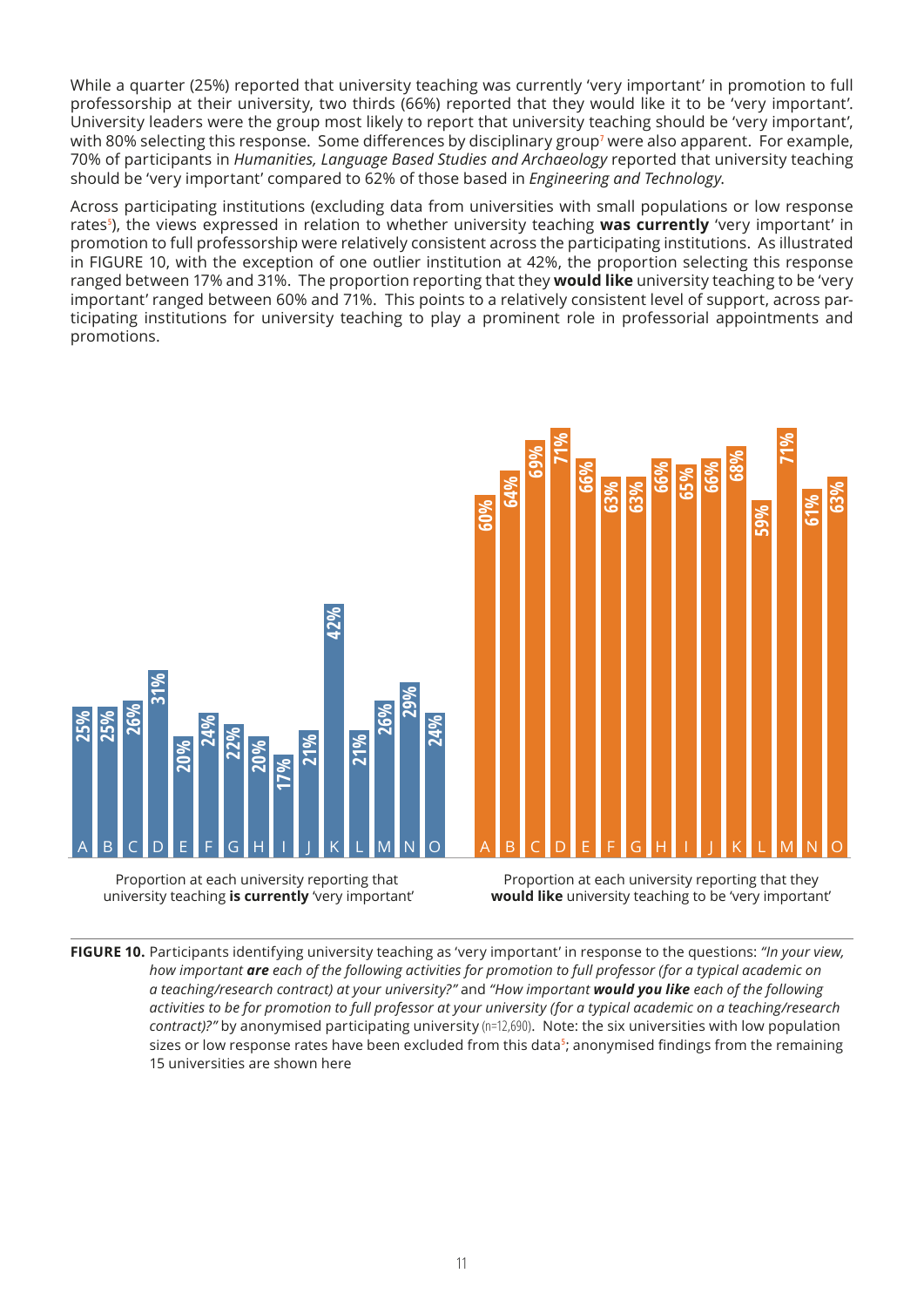## <span id="page-11-0"></span>**4. Aspirations: expectations and desires for change to how university teaching is rewarded**

### **How the reward for university teaching will change in the future**

Participants were asked two linked questions: (i) *"Do you think the priority given to university teaching in academic promotions will change at your institution in the next five years?"* and; (ii) *"Would you like the priority given to university teaching in academic promotions at your institution to change in the next five years?".*

While less than a third (28%) anticipated that the priority given to university teaching in academic promotions at their university would increase in the next five years, more than three in five (61%) would like it to do so (FIGURE 11). Given the size of the survey (over 15,600 academics) and the consistency of the findings across 21 universities in 10 countries, this finding provides support for positive changes in the ways university teaching is rewarded at the participating universities.



**FIGURE 11.** Responses to the two questions: *"Do you think the priority given to university teaching in academic promotions will change at your institution in the next five years?"* and *"Would you like the priority given to university teaching in academic promotions at your institution to change in the next five years?"* for all participants (n=15,597)

The proportion of those anticipating an increased priority given to university teaching increases with seniority (FIGURE 12), from 22% of early career academic to 57% of university leaders. The two groups most likely to call for an increase in priority were mid-career academics (68%) and university leaders (77%). In addition, participants from *Medicine, Dentistry and Health* were more likely to call for an increase in priority than those from the *Biological, Mathematical and Physical Sciences* (68% compared to 56% respectively).



**FIGURE 12.** Responses to the question *"Do you think the priority given to university teaching in academic promotions will change at your institution in the next five years?"* by participant seniority (n=15,597)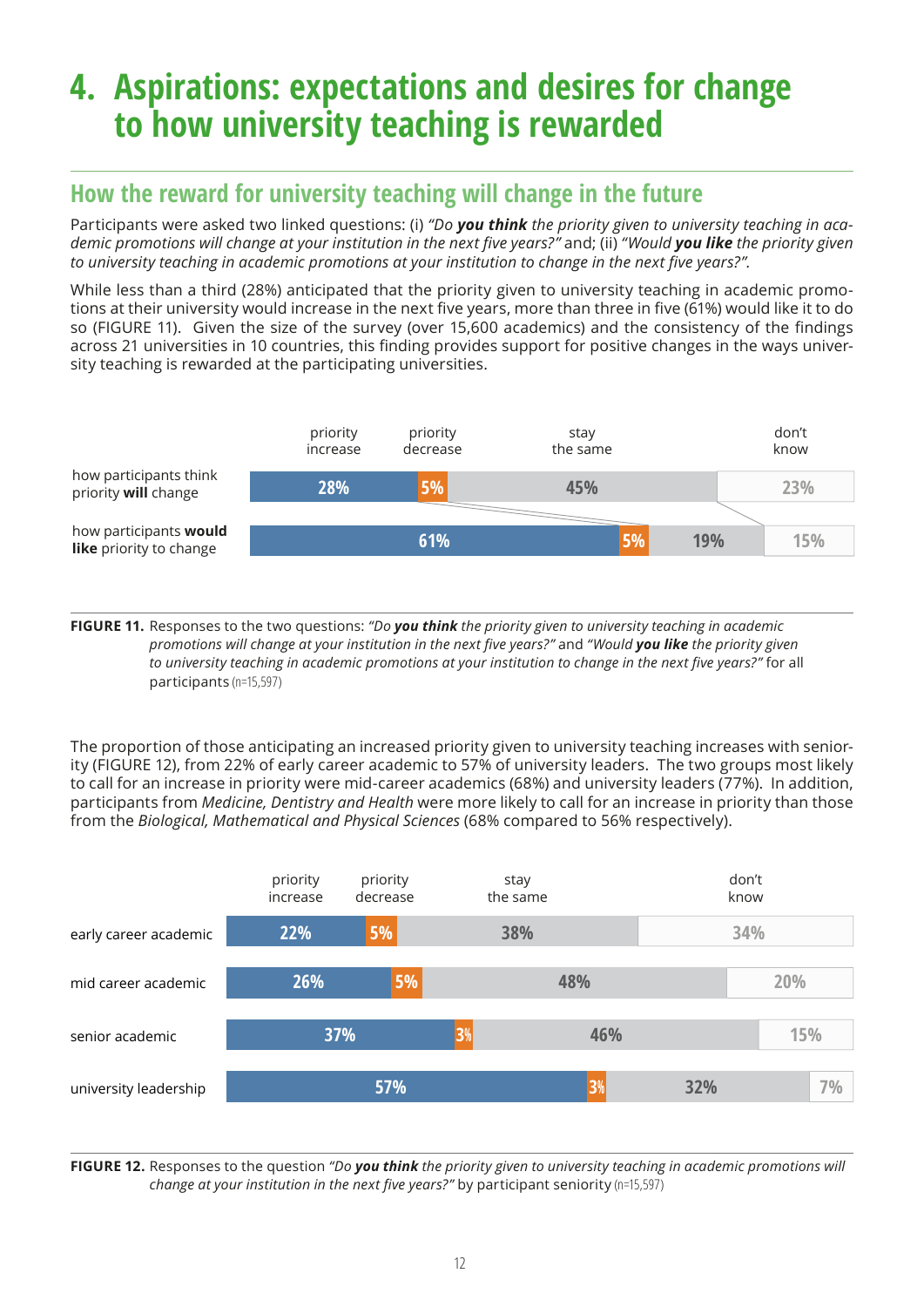# <span id="page-12-0"></span>**Conclusions**

The 2019 Teaching Cultures Survey reports the first findings of three consecutive surveys designed to capture and track key markers of the academic culture and status of university teaching. Most universities participating in the survey are engaged in systemic reforms to academic career pathways; the 2019 survey findings provide them with baseline data from which to evaluate change in the culture and status of university teaching over time. Twenty-one universities from 10 countries participated in the 2019 survey. Funded by participating universities, the survey forms one element of the Advancing Teaching initiative, focused on improving the reward, recognition and evaluation of university teaching.

Overall, three broad themes emerge from the 2019 survey findings:

#### **1. university teaching is widely regarded to be undervalued:**

only a quarter (25%) of survey participants reported that time spent on teaching positively impacted career advancement and almost three in five (57%) identified education roles as 'career-limiting' at their institution. In addition, only 25% reported that university teaching was 'very important' in promotion to full professorship at their university.

#### **2. barriers to changing academic career pathways and reward systems exist:**

the academic community has limited confidence in the systems used by their university to measure quality and impact in university teaching. In addition, university teaching was typically not regarded as being a priority area of discussion during annual appraisals, and less than one in five perceived any levels of leadership at their institution – at departmental, school/faculty or university level – to be committed to rewarding excellence in university teaching.

#### **3. however, there is widespread support for positive change:**

two thirds of participants (66%) would like university teaching to be a 'very important' consideration in promotion to full professorship and three in five (61%) would like a greater priority to be given to university teaching in academic promotions at their institution. University leaders – department heads, deans and university administration – appear particularly committed to change.

The 2019 survey findings and early feedback from participating universities suggest that certain survey questions may be particularly important to track over time. For example, the extent to which discussions around university teaching represent a meaningful component of annual appraisal, in particular, offers a barometer of an institution's culture: the emphasis given to university teaching in appraisals provides an insight into the priorities and expectations of both the appraiser – typically a line manager or department head – and the appraisee. Some university leaders recognised the lack of prominence of university teaching in the appraisals at their institutions and indicated that this would be a priority area for development in the coming months and years.

The commitment of participating universities to enhancing the recognition and reward of university teaching is very much in step with wider developments in university cultures and processes across the higher education sector. Indeed, over half of the 21 universities participating in the 2019 survey are part of national consortia – for example from the Netherlands, Malaysia, Norway and Denmark – that are driving collective reform to academic career pathways. Taken together, these initiatives and others are poised to mark a step-change in the design of academic career pathways and in the ways in which university teaching is evaluated and rewarded. Further information about the Advancing Teaching initiative is available at the project website**<sup>3</sup>** .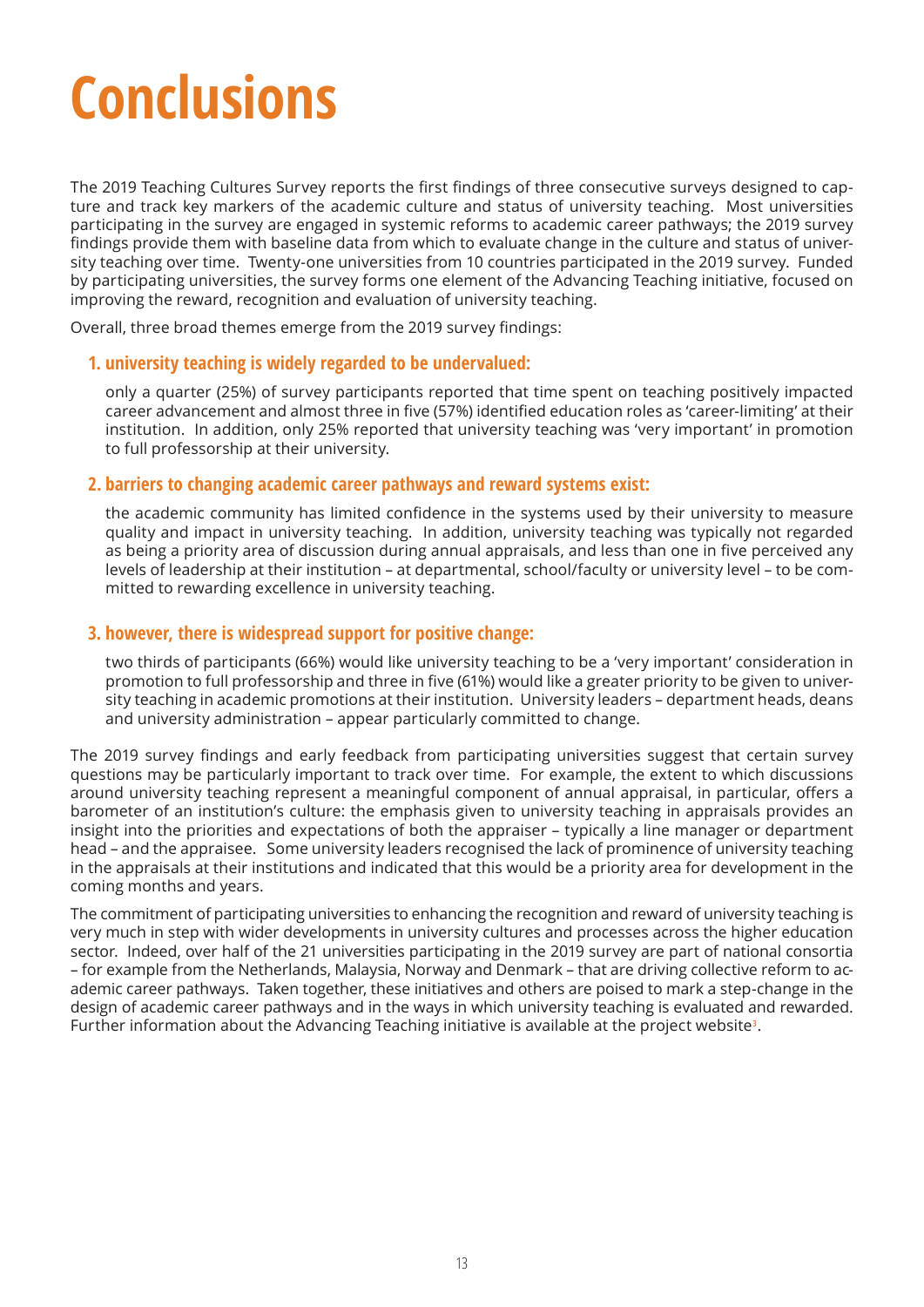# <span id="page-13-0"></span>**Appendices**

**par** 

## **Appendix A. University participation in the survey**

Data for the 2019 Teaching Cultures Survey was collected from 21 universities. The survey engaged:

| 15,659      |              | 10        |
|-------------|--------------|-----------|
| articipants | universities | countries |

Survey responses were collected over a two- to three-week period between January and March 2019 (for the first group of 13 universities participating in the survey) and between October and December 2019 (for the second group of eight participating universities).

Twenty-one institutions participated in the 2019 survey, of which one is a specialist in Oriental and African studies, eight are specialist science and technology institutions, and the remaining 12 are 'comprehensive' universities, covering a broad base of academic disciplines. The participating universities are:

AALBORG UNIVERSITY (DENMARK), CHALMERS UNIVERSITY OF TECHNOLOGY (SWEDEN), DTU (DENMARK), EINDHOVEN UNIVERSITY OF TECHNOLOGY (NETHERLANDS), LEIDEN UNIVERSITY (NETHERLANDS), NORWEGIAN UNIVERSITY OF SCIENCE AND TECHNOLOGY (NORWAY), PONTIFICAL CATHOLIC UNIVERSITY OF CHILE (CHILE), RADBOUD UNIVERSITY**<sup>9</sup>** (NETHERLANDS), SKOLTECH (RUSSIA), SOAS UNIVERSITY OF LONDON (UK), TU DELFT (NETHERLANDS), UNIVERSITY OF AMSTERDAM (NETHERLANDS), UNIVERSITY OF AUCKLAND (NEW ZEALAND), UNIVERSITY OF EDINBURGH (UK), UNIVERSITY OF ICELAND (ICELAND), UNIVERSITI TEKNOLOGI MALAYSIA (MALAYSIA), UNIVERSITY OF TWENTE (NETHERLANDS), UTRECHT UNIVERSITY**<sup>9</sup>** (NETHERLANDS), VRIJE UNIVERSITY AMSTERDAM (NETHERLANDS), WAGENINGEN UNIVERSITY & RESEARCH (NETHERLANDS), WESTERN SYDNEY UNIVERSITY (AUSTRALIA)



**<sup>9</sup>** Please note that participants from the medical schools at Utrecht University and Radboud University were not included in the combined survey data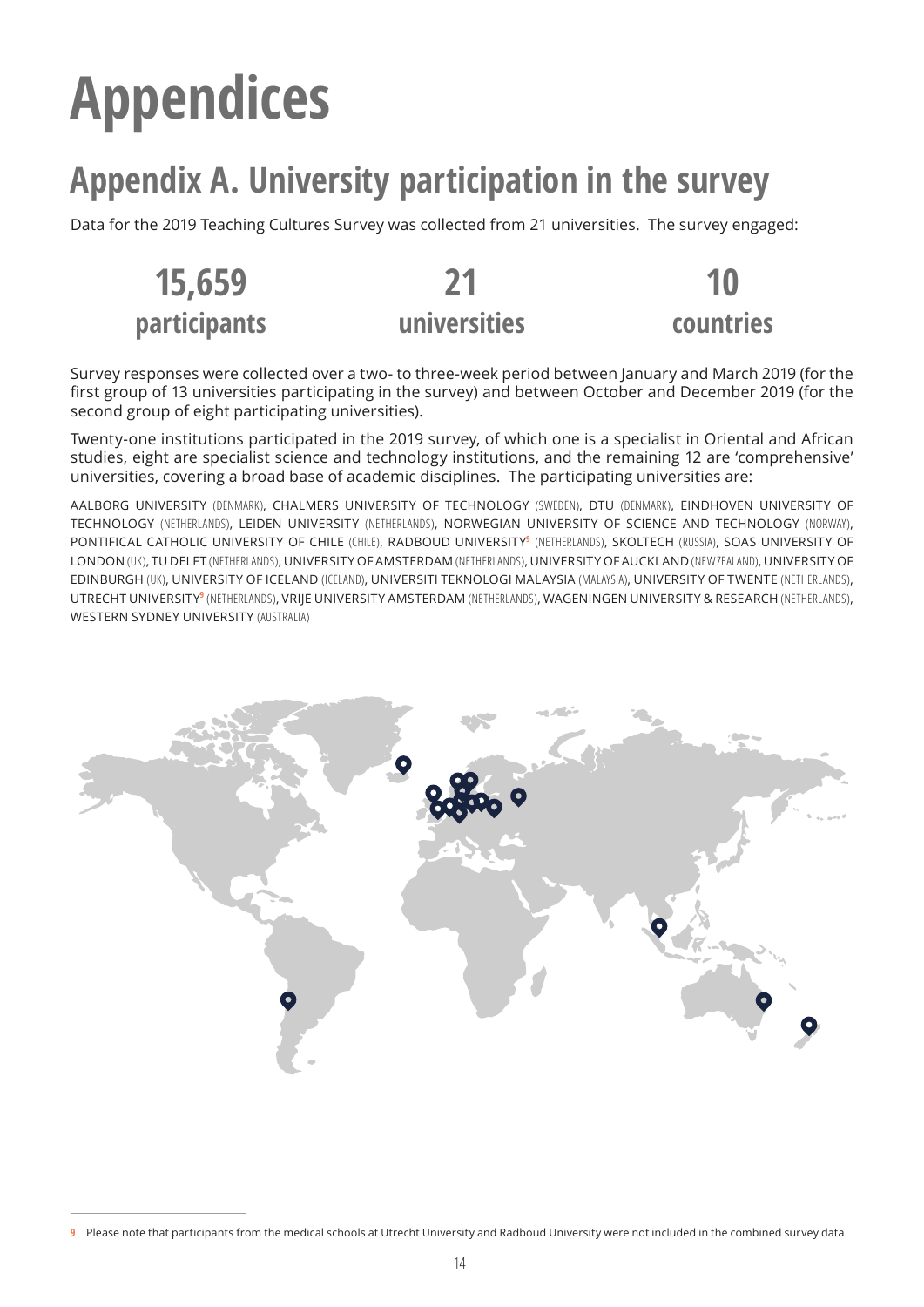# **Appendix B. Participant profile**

Outlined below is the profile of the 15,659 survey participants, presented by gender, number of years employed at their university, discipline, seniority and focus on university teaching.



| early career | mid career | senior              | university |
|--------------|------------|---------------------|------------|
| academic     | academic   | academic leadership |            |
| 25%          | <b>57%</b> | 14%                 | 2%         |

**<sup>10</sup>** Length of contract of employment with the university

**<sup>11</sup>** Focus on university teaching in past year as compared to other academic activities (such as research, entrepreneurship or professional practice)